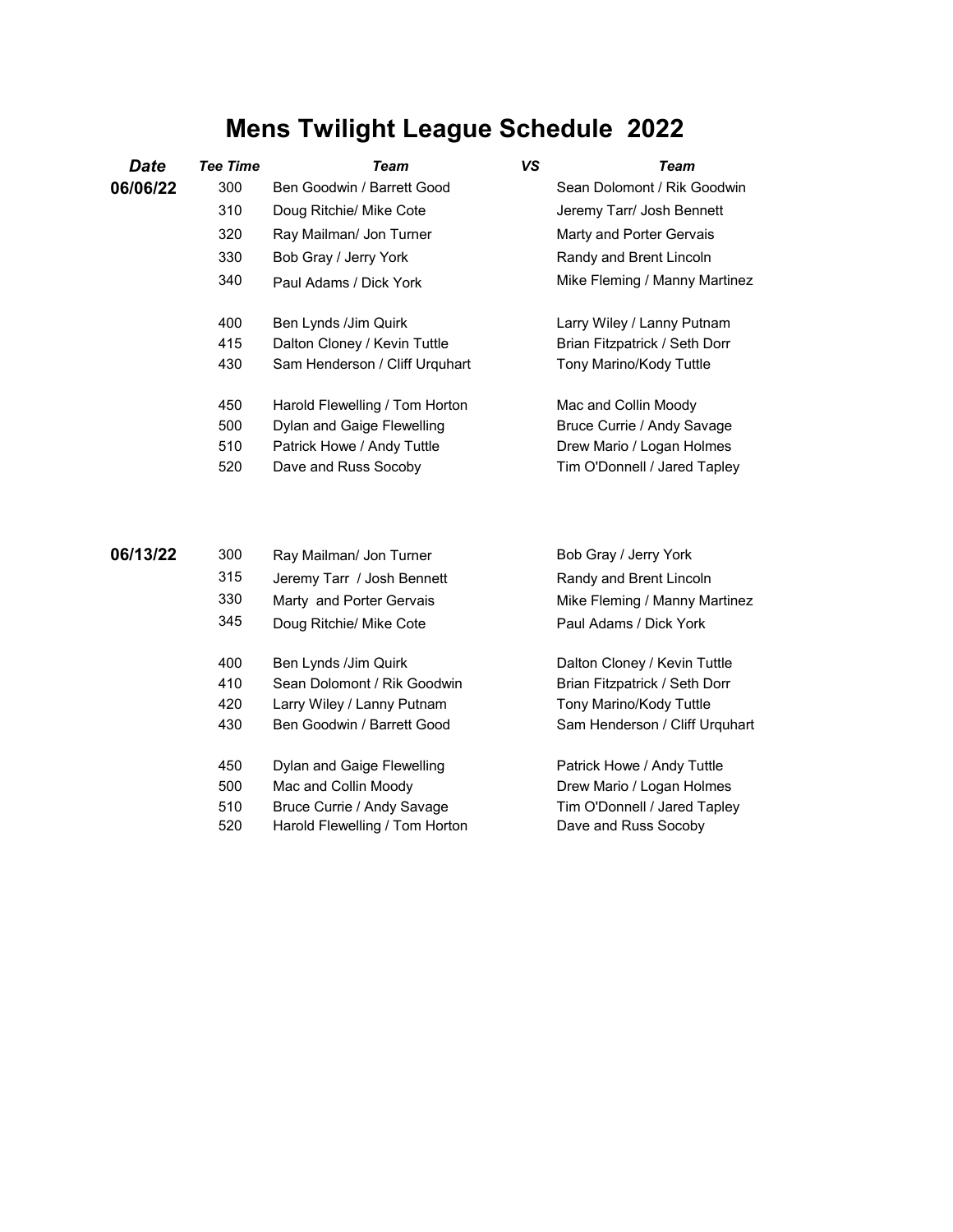| 06/20/22 | 300 | Mike Fleming / Manny Martinez  | Doug Ritchie / Mike Cote       |
|----------|-----|--------------------------------|--------------------------------|
|          | 315 | Randy and Brent Lincoln        | Marty and Porter Gervais       |
|          | 330 | Bob Gray / Jerry York          | Jeremy Tarr/ Josh Bennett      |
|          | 345 | Paul Adams / Dick York         | Ray Mailman / Jon Turner       |
|          | 400 | Tony Marino/Kody Tuttle        | Ben Goodwin / Barrett Good     |
|          | 410 | Brian Fitzpatrick / Seth Dorr  | Larry Wiley / Lanny Putnam     |
|          | 420 | Dalton Cloney / Kevin Tuttle   | Sean Dolomont / Rik Goodwin    |
|          | 430 | Sam Henderson / Cliff Urquhart | Ben Lynds / Jim Quirk          |
|          | 450 | Tim Odonnell / Jared Tapley    | Harold Flewelling / Tom Horton |
|          | 500 | Drew Marino / Logan Holmes     | Bruce Currie / Andy Savage     |
|          | 510 | Patrick Howe / Andy Tuttle     | Mac and Collin Moody           |
|          | 520 | Dave and Russ Socoby           | Dylan and Gaige Flewelling     |
| 06/27/22 | 300 | Randy and Brent Lincoln        | Paul Adams / Dick York         |
|          | 315 |                                |                                |
|          |     | Marty and Porter Gervais       | Bob Gray / Jerry York          |
|          | 330 | Doug Ritchie/ Mike Cote        | Ray Mailman / Jon Turner       |
|          | 345 | Mike Fleming / Manny Martinez  | Jeremy Tarr/ Josh Bennett      |
|          | 400 | Brian Fitzpatrick / Seth Dorr  | Sam Henderson / Cliff Urquhart |
|          | 410 | Larry Wiley / Lanny Putnam     | Dalton Cloney / Kevin Tuttle   |
|          | 420 | Ben Goodwin / Barrett Good     | Ben Lynds / Jim Quirk          |
|          | 430 | Tony Marino/Kody Tuttle        | Sean Dolomont / Rik Goodwin    |
|          |     |                                |                                |

450 Drew Marino /Logan Holmes **Dave and Russ Socoby** 500 Bruce Currie / Andy Savage Patrick Howe / Andy Tuttle 510 Harold Flewelling / Tom Horton Dylan and Gaige Flewelling 520 Tim Odonnell / Jared Tapley Mac and Collin Moody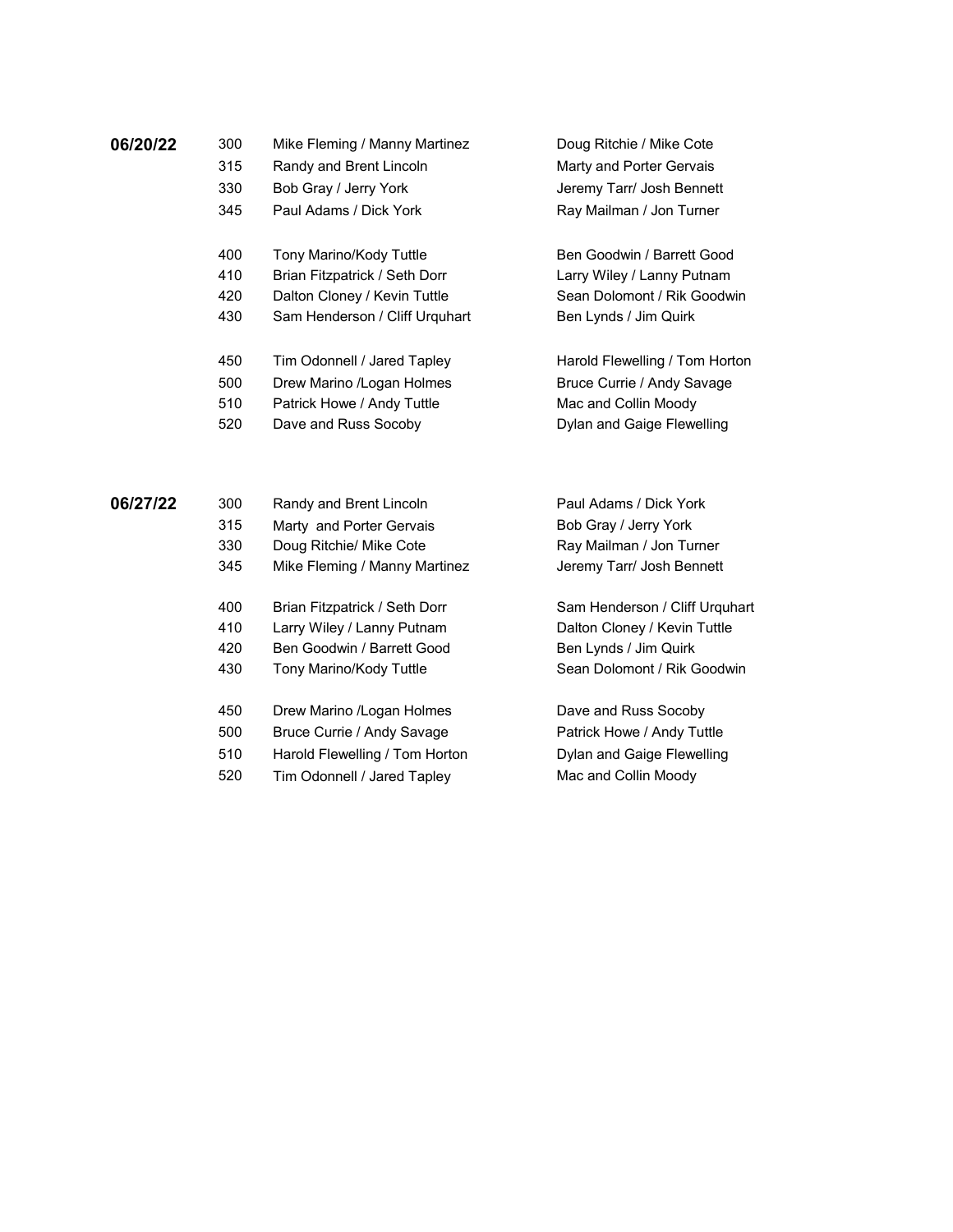| 07/11/22 | 300 | Jeremy Tarr / Josh Bennett     | Ray Mailman / Jon Turner       |
|----------|-----|--------------------------------|--------------------------------|
|          | 315 | Bob Gray / Jerry York          | Doug Ritchie / Mike Cote       |
|          | 330 | Paul Adams / Dick York         | Marty and Porter Gervais       |
|          | 345 | Mike Fleming / Manny Martinez  | Randy and Brent Lincoln        |
|          | 400 | Sean Dolomont / Rik Goodwin    | Ben Lynds / Jim Quirk          |
|          | 410 | Dalton Cloney / Kevin Tuttle   | Ben Goodwin / Barrett Good     |
|          | 420 | Sam Henderson / Cliff Urguhart | Larry Wiley / Lanny Putnam     |
|          | 430 | Tony Marino/Kody Tuttle        | Brian Fitzpatrick / Seth Dorr  |
|          | 450 | Mac and Collin Moody           | Dylan and Gaige Flewelling     |
|          | 500 | Patrick Howe / Andy Tuttle     | Harold Flewelling / Tom Horton |

510 Dave and Russ Socoby Bruce Currie / Andy Savage

520 Tim Odonnell / Jared Tapley **Disk Charlot Drew Mario / Logan Holmes** 

**07/18/22** 300 Bob Gray / Jerry York Paul Adams / Dick York 315 Marty and Porter Gervais **Started Started Start** Jeremy Tarr/ Josh Bennett 330 Doug Ritchie/ Mike Cote **Randy and Brent Lincoln** 345 Ray Mailman/ Jon Turner Mike Fleming / Manny Martinez 400 Dalton Cloney / Kevin Tuttle Sam Henderson / Cliff Urquhart 410 Larry Wiley / Lanny Putnam Sean Dolomont / Rik Goodwin 420 Ben Goodwin / Barrett Good Brian Fitzpatrick / Seth Dorr

430 Ben Lynds / Jim Quirk Tony Marino/Kody Tuttle 450 Patrick Howe / Andy Tuttle **Dave and Russ Socoby** 500 Bruce Currie / Andy Savage Mac and Collin Moody 510 Harold Flewelling / Tom Horton Drew Mario / Logan Holmes 520 Dylan and Gaige Flewelling Tim O'Donnell / Jared Tapley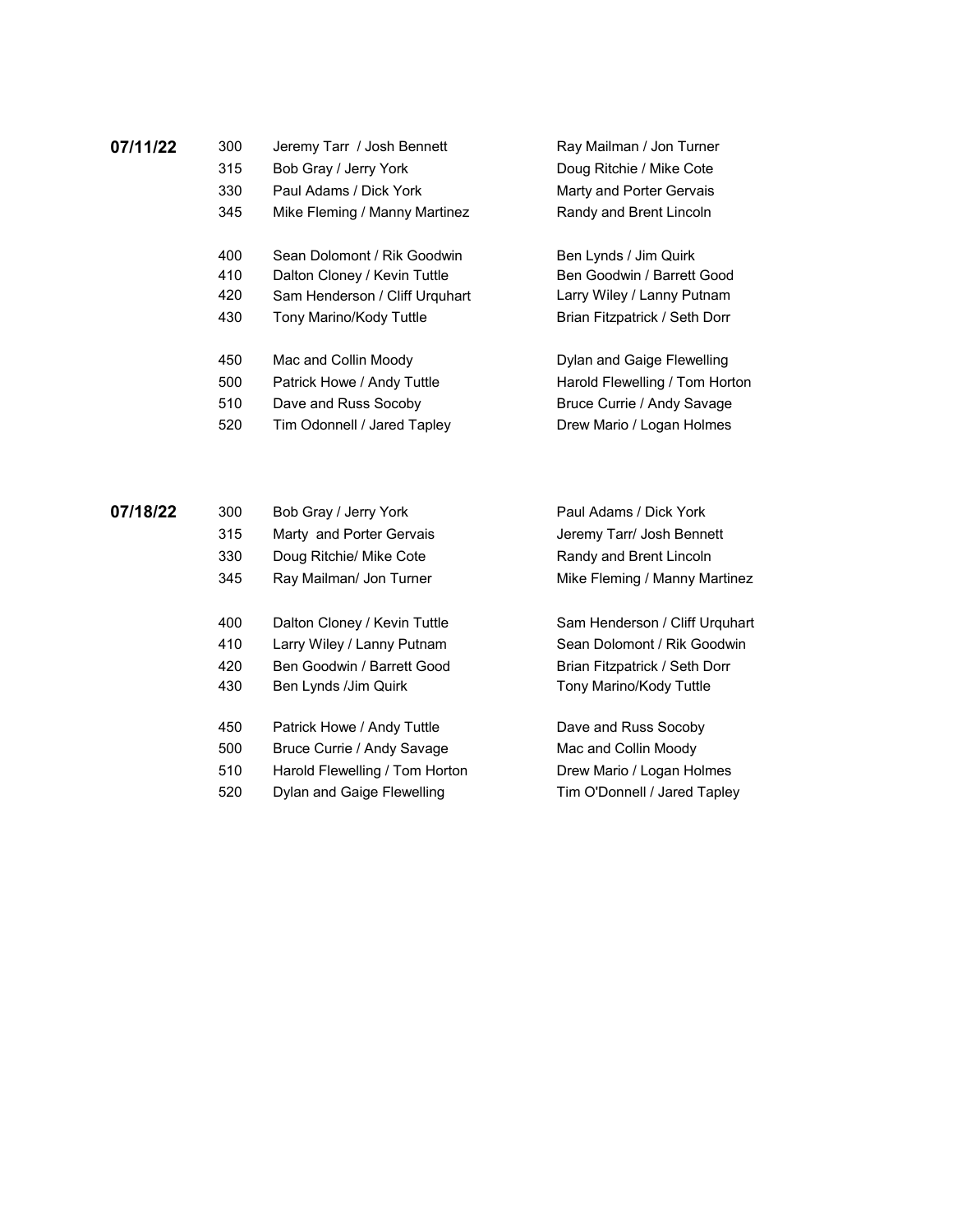| ັບບບ | <b>INGHAY GIN DIVIR LINVOIL</b> |  |
|------|---------------------------------|--|
|      |                                 |  |

- 
- 
- 345 Mike Fleming / Manny Martinez Bob Gray / Jerry York
- 400 Brian Fitzpatrick / Seth Dorr Ben Lynds / Jim Quirk
- 410 Larry Wiley / Lanny Putnam Ben Goodwin / Barrett Good
- 420 Sean Dolomont / Rik Goodwin Sam Henderson / Cliff Urquhart
- 430 Tony Marino/Kody Tuttle **Dalton Cloney / Kevin Tuttle**
- 450 Drew Marino /Logan Holmes Dylan and Gaige Flewelling
- 500 Bruce Currie / Andy Savage Harold Flewelling / Tom Horton
- 510 Mac and Collin Moody **Dave and Russ Socoby**
- 520 Tim Odonnell / Jared Tapley Patrick Howe / Andy Tuttle

**07/25/22** 300 Randy and Brent Lincoln Ray Mailman / Jon Turner 315 Marty and Porter Gervais **Doug Ritchie / Mike Cote** 330 Jeremy Tarr / Josh Bennett Paul Adams / Dick York

| 08/01/22 | 300 | Ray Mailman/ Jon Turner        | Bob Gray / Jerry York          |
|----------|-----|--------------------------------|--------------------------------|
|          | 315 | Jeremy Tarr / Josh Bennett     | Randy and Brent Lincoln        |
|          | 330 | Marty and Porter Gervais       | Mike Fleming / Manny Martinez  |
|          | 345 | Doug Ritchie/ Mike Cote        | Paul Adams / Dick York         |
|          | 400 | Ben Lynds /Jim Quirk           | Dalton Cloney / Kevin Tuttle   |
|          | 410 | Sean Dolomont / Rik Goodwin    | Brian Fitzpatrick / Seth Dorr  |
|          | 420 | Larry Wiley / Lanny Putnam     | Tony Marino/Kody Tuttle        |
|          | 430 | Ben Goodwin / Barrett Good     | Sam Henderson / Cliff Urguhart |
|          | 450 | Dylan and Gaige Flewelling     | Patrick Howe / Andy Tuttle     |
|          | 500 | Mac and Collin Moody           | Drew Mario / Logan Holmes      |
|          | 510 | Bruce Currie / Andy Savage     | Tim O'Donnell / Jared Tapley   |
|          | 520 | Harold Flewelling / Tom Horton | Dave and Russ Socoby           |